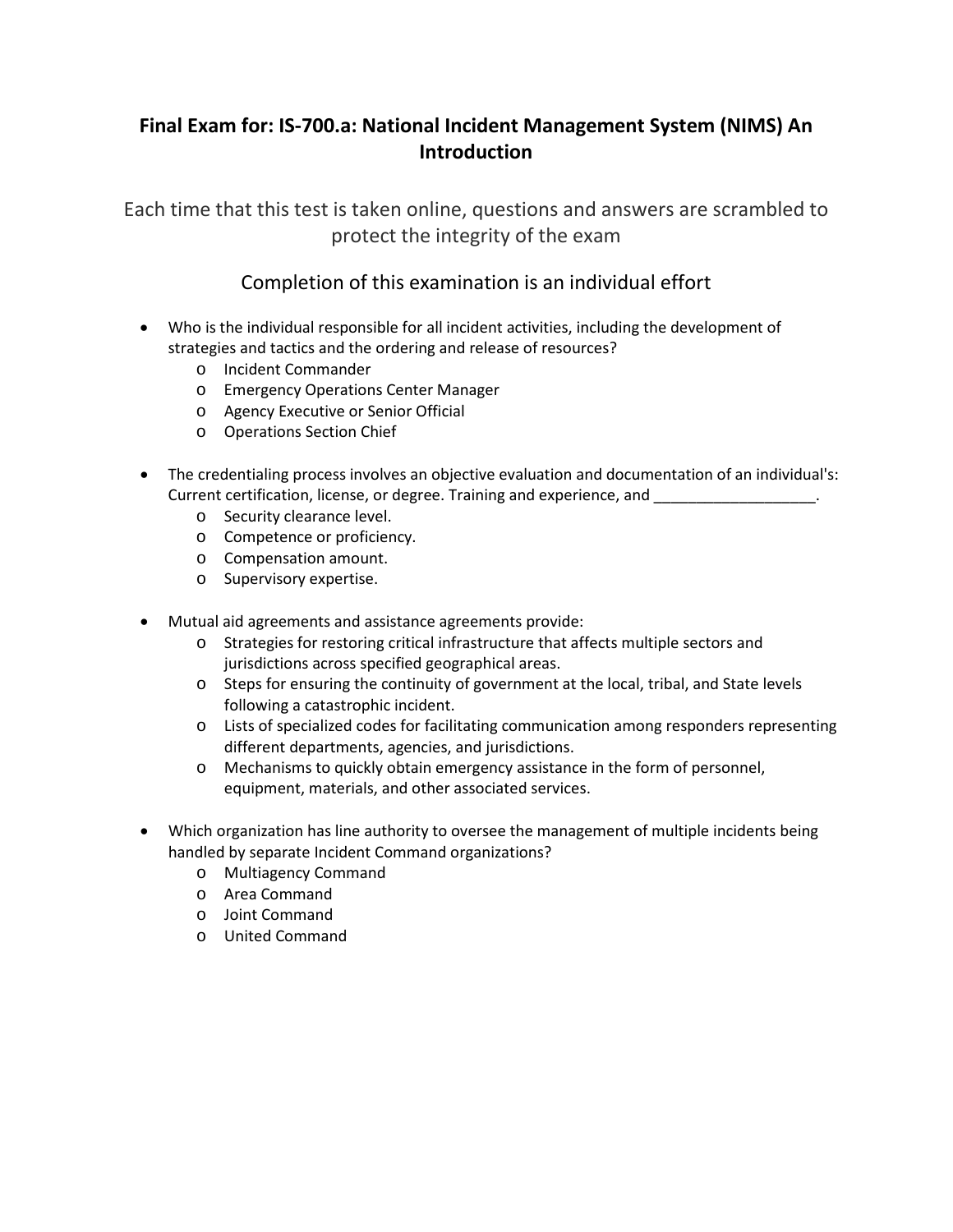- In an Incident Command System organization, the term 'General Staff' refers to:
	- o Generalists who are assigned to support Section Chiefs with functions such as administrative matters and documentation of incident events.
	- o Any combination of personnel resources assembled to support a specific mission or operational need with common communications and a designated leader.
	- o Incident management personnel organized according to function (i.e., Operations Section Chief, Planning Section Chief, Logistics Section Chief, and Finance/Administration Section Chief) and who report directly to the Incident Commander.
	- o A person assigned by a cooperating agency or nongovernmental/private organization who has been delegated authority to make decisions affecting that agency's or organization's participation in incident management activities.
- The Joint Information System is:
	- o The framework for organizing, integrating, and coordinating the delivery of public information.
	- o The automated system used by the Situation Unit within the Planning Section to synthesize information and produce reports.
	- o A set of guidelines and protocols for sharing sensitive and classified information during an incident response.
	- $\circ$  A 24/7 multiagency watch center that provides Federal prevention, protection, and preparedness coordination.
- Unified Command:
	- o Assigns a single Incident Commander to assume unity of command and make decisions for all jurisdictions.
	- o Requires that employees report to several different Incident Commanders, each representing each jurisdiction.
	- o Obligates all responsible agencies to pool their resources without consideration to the terms of mutual aid and assistance agreements.
	- o Enables all agencies with responsibility to manage an incident together by establishing a common set of incident objectives and strategies.
- The act of directing, ordering, or controlling by virtue of explicit statutory, regulatory, or delegated authority at the field level is referred to as:
	- o Coordination
	- o Direction
	- o Leadership
	- o Command
- This structure is the physical location at which the coordination of information and resources to support incident management (on-scene operations) activities normally takes place.
	- o Incident Command Post
	- o Joint Command Post
	- o Strategic Operations Center
	- o Emergency Operations Center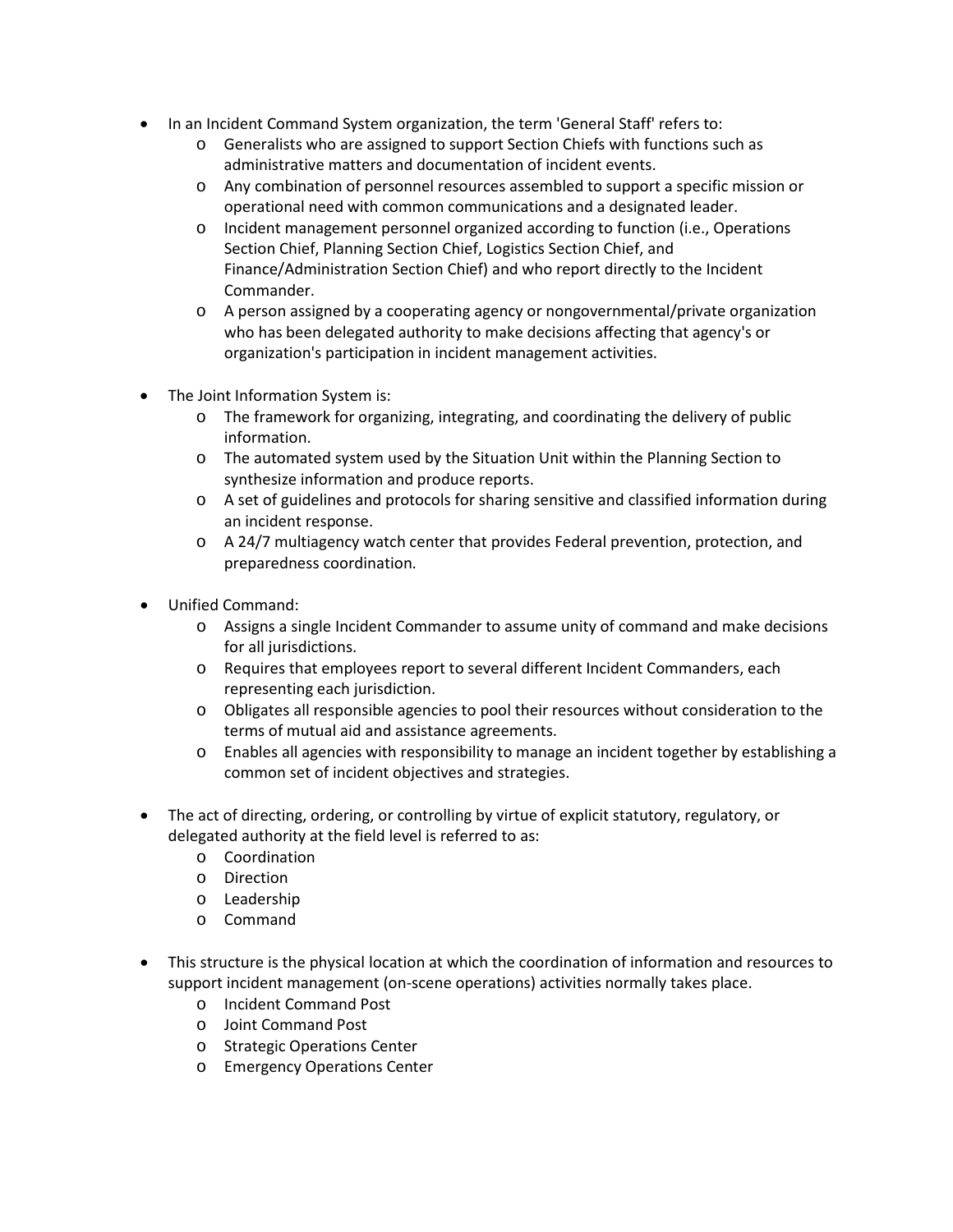• Exercises should:

Include multidisciplinary, multijurisdictional incidents. Include participation of private-sector and nongovernmental organizations. Cover aspects of preparedness plans, including activating mutual aid and assistance agreements and

- o Contain a mechanism for incorporating corrective actions.
- o Be repeated until performance is at an acceptable level.
- o Be based on the most catastrophic scenario that could affect the community.
- o Have consequences for inadequate performance.
- The Public Information Officer:
	- o Directs the Joint Information Center operation with the Emergency Operations Center.
	- o Serves as a press secretary for the Agency Executive or Senior Official during the incident.
	- o Controls messaging and limits the independence of other organizations participating in the incident.
	- o Interfaces with the public and media and/or with other agencies regarding incidentrelated information requirements.
- Homeland Security Presidential Directive 5 (HSPD-5) requires all Federal departments and agencies to:
	- o Establish a panel that will evaluate activities at the State, tribal, and local levels to ensure compliance with NIMS.
	- o Create NIMS strike teams that can manage incident operations if a local government fails to comply with NIMS.
	- o Implement NIMS as the doctrine for how best to organize and manage all routine, dayto-day department/agency operations.
	- o Make adoption of NIMS by State, tribal, and local organizations a condition for Federal preparedness assistance (through grants, contracts, and other activities).
- Select the statement below that best describes one benefit of NIMS.
	- o Establishment of standardized organizational structures that improve integration among jurisdictions and disciplines.
	- o Creation of a comprehensive tactical plan for operational incident management that can be used for every incident.
	- o Development of comprehensive strategies for addressing the management of international events.
	- o Funding for additional staff and other resources to address operations that are not NIMS compliant.
- A basic premise of the NIMS and National Response Framework (NRF) is that:
	- o Incidents should be managed at the lowest jurisdictional level possible.
		- o Effective response relies on the readiness of response partners to self-dispatch to an incident scene.
		- o Preparedness is inherently a government responsibility and does not require participation from nongovernmental organizations.
		- o Unity of effort and command results when responding jurisdictions and agencies are willing to relinquish their authorities.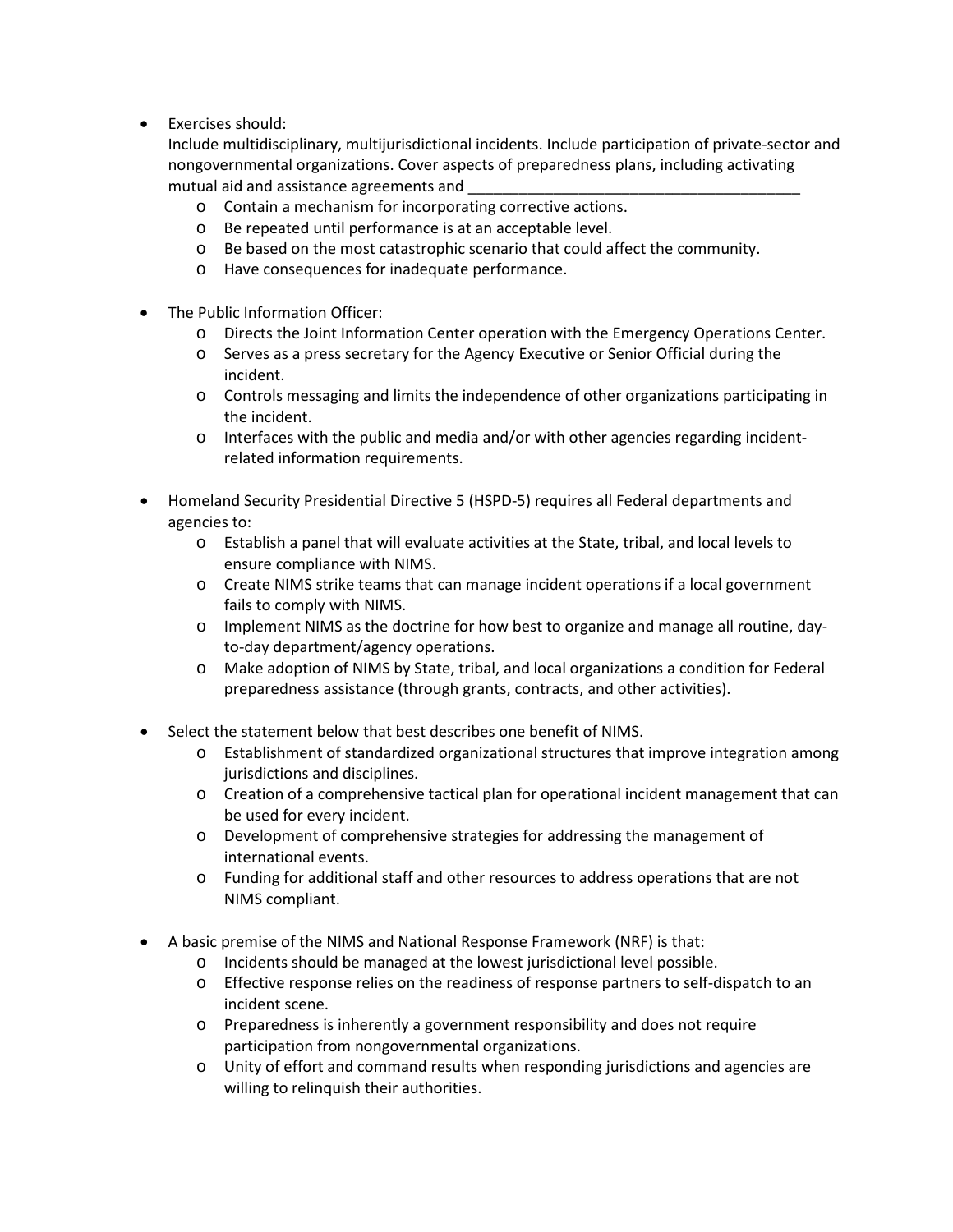- The National Response Framework (NRF) presents the guiding principles that:
	- o Are singly focused on improving Federal homeland security agencies' response to catastrophic natural hazards and terrorist-related incidents.
	- o Provide the structure and mechanisms to ensure effective Federal support of State, tribal, and local related activities.
	- o Mandate specific operational plans for local responders to use when managing a wide range of incidents.
	- o Supersede the National Incident Management System's framework when Federal agency and departments are assisting in a response.
- HSPD-5 required the Secretary of Homeland Security to establish a mechanism for ensuring the ongoing management and maintenance of NIMS. The Secretary established the National Integration Center (NIC) to perform all of the following functions EXCEPT:
	- o Inventorying and tracking all national resources and assets available for deployment in incidents managed using NIMS.
	- o Facilitating the establishment and maintenance of a documentation and database system related to qualification, certification, and credentialing of emergency management/response personnel and organizations.
	- o Developing assessment criteria for the various components of NIMS, as well as compliance requirements and timelines.
	- o Promoting compatibility between national-level standards for NIMS and those developed by other public, private, and professional groups.
- Interoperability:
	- o Primarily involves creating automated systems that allow for the sharing of sensitive incident information.
	- o Requires nongovernmental and private-sector organizations to purchase standardized communication equipment.
	- o Involves oversight by the Federal Communications Commission for assigning emergency frequencies.
	- o Is the ability of emergency management/response personnel to interact and work well together.
- To better serve their constituents, elected and appointed officials should do the following, EXCEPT FOR:
	- o Help to establish relationships (including mutual aid agreements and assistance agreements) with other jurisdictions and, as appropriate, with nongovernmental organizations and the private sector.
	- $\circ$  Understand laws and regulations in their jurisdictions that pertain to emergency management and incident response.
	- o Assume the role of incident commander for all incidents and direct the on-scene technical operations from the Emergency Operations Center.
	- o Provide guidance to their jurisdictions, departments, and/or agencies, with clearly stated policies for NIMS implementation.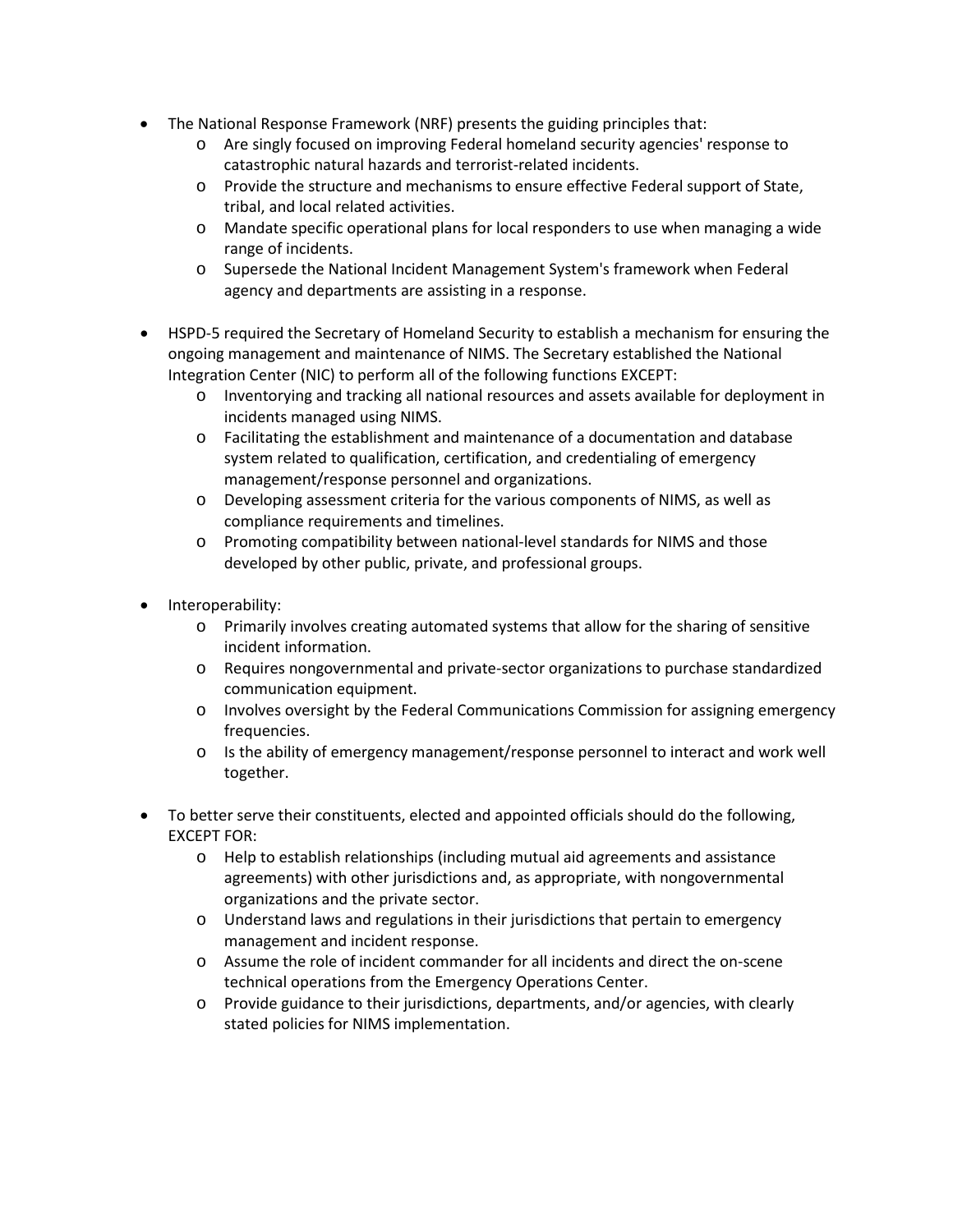- Select the TRUE statement:
	- o Frequently jurisdictions and agencies self-dispatch resources in anticipation of a need at the incident scene.
	- o In a complex incident within a State, an Area Commander would request resources directly from DHS and FEMA.
	- o Typically requests for resources flow from the on-scene incident command through the local and State Emergency Operations Centers to the Federal Government.
	- o Prior to requesting assistance through intrastate mutual aid, a State must first ask the Federal Government for resources.
- Which of the following statements is FALSE?
	- o NIMS is based on best practices collected from all levels of responders.
	- o NIMS is applicable across the full spectrum of potential incidents, regardless of cause, size, location, or complexity.
	- o NIMS specifies how resources will be allocated among jurisdictions.
	- o NIMS integrates best practices into a comprehensive, standardized framework.
- Select the TRUE statement about the Incident Action Plan.
	- o Covers the entire incident from start to finish.
	- o Establishes the overall incident objectives, strategies, and tactics.
	- o Presents detailed cost accounting for all incident resources.
	- o Must be a written document that is distributed to all responders.
- Which position is responsible for the direct management of all incident-related tactical activities?
	- o Finance/Administration Section Chief
	- o Operations Section Chief
	- o Planning Section Chief
	- o Logistics Section Chief
- ICS encourages jurisdictions to use common terminology. Common terminology:
	- o Is unique terminology that responders use when managing incidents.
	- o Applies exclusively to the naming of facilities used by the Command Staff.
	- o Uses plain English to allow personnel from different agencies to work together.
	- o Encourages the use of radio codes to communicate efficiently at incident site.
- Select the NIMS term that is defined as 'the architecture to support coordination for incident prioritization, critical resource allocation, communications systems integration, and information coordination.'
	- o Multiagency Coordination System
	- o Command and Control Center
	- o Incident Operations Network
	- o Incident Management Team